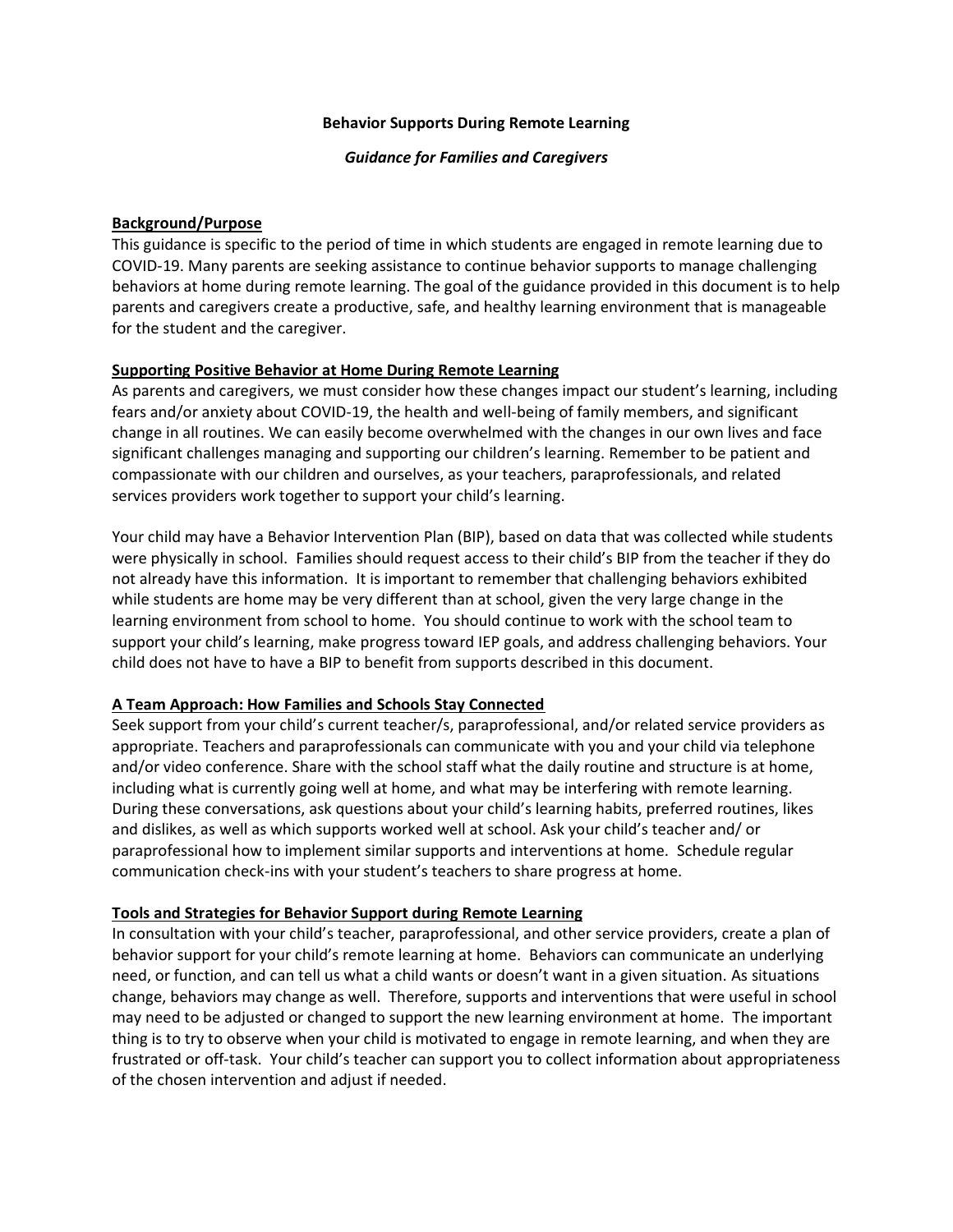- Create a structured schedule of daily routines across the entire day (consistent morning routines, during the remote learning school day, as well as evening and night). Include your whole family in creating these schedules, and post them in visible locations (for example, on the refrigerator or in common areas).
- Some students may need frequent breaks in order to stay focused and complete work, consider setting up a break schedule so the student knows they can continue to take breaks and they know what they can do on breaks e.g. give acceptable choices, consider movement breaks.
- Having realistic and age appropriate expectations for your child is important. Remember that your child is unique and has their own learning style and needs. Consider the age of your child; many students have difficulty sitting for lessons, especially during remote learning. Younger children may need a movement break, or hands on activity to supplement the learning, while older students may need peer interaction. For middle and high school students, the peer/social world is significant in their learning; consider opportunities for safe, virtual interaction with peers.
- Consult with your child's current teacher regarding current management needs in the IEP, such as cues and prompts (e.g. verbal or visual, countdowns, timers).
	- o For directions and examples of First/Then Boards, refer to appendix.
	- o For directions and examples of visual schedules and routines, refer to appendix.
- Breaking assignments into manageable parts for your child is a strategy teachers use to reduce frustration for students and support success. If assignments have multiple parts, consider setting a goal with your child to complete one part of the assignment, give them time to process the information and formulate an answer, and provide a clear explanation. Again, consult with your child's teacher, paraprofessional and service providers.
- If your child begins to escalate behaviors (e.g. meltdown, yelling, expressing frustration, shutting down/withdrawn), provide time to self-regulate, give time and space to calm down. Think about your interaction, using neutral tone, in calm voice, without judgement. When your child is engaged and participating, remember to offer praise, specific to task and behavior whenever there is opportunity. Catch your child doing the right thing, or "being good." Consistency is important.
- When offering choices, limit choices in number that are also acceptable to you. This can help to reduce power struggles by giving children a sense of control. For example, if you want your child to clean their room you can give them a choice of what to put away first and provide them with praise or a reward for completing the task.
- Stay calm in addition to modeling self-control for your child, it will reinforce that we are going to problem solve together. Even if you need to have consequences for your child's behavior, it should be done in a meaningful way that reminds them of appropriate behavior that you would have liked to have seen.
- During this time, remember to practice self-care and be kind to yourself. If learning did not go well today, focus on what did go well. (Yes, something did go well! Even if it doesn't feel like it.)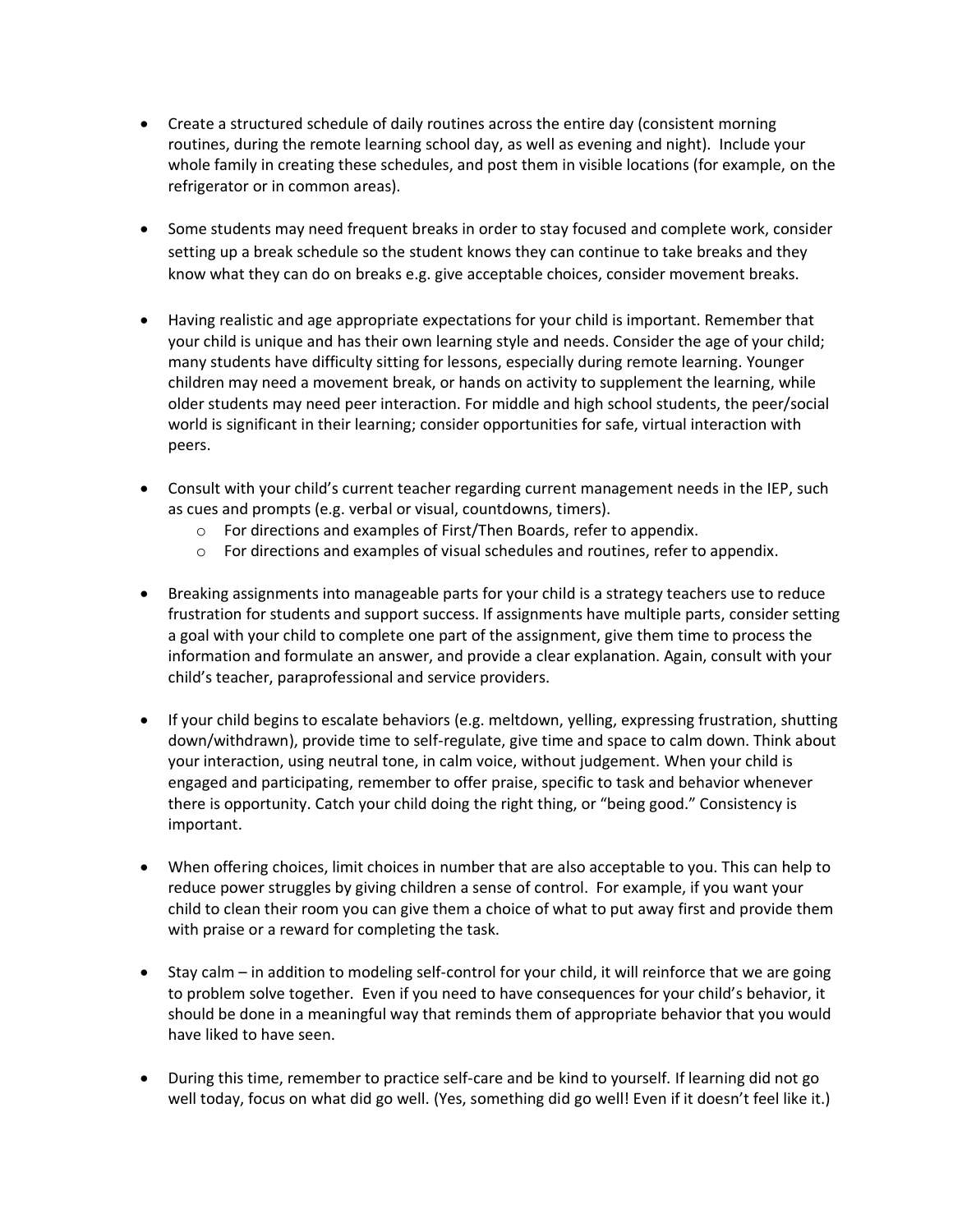Tomorrow is another day to try again or make a change. Use the team supporting you and your child, contact your child's teacher, paraprofessional, and related service providers for ideas and support.

## **Resources for Parents to Support Remote Instruction**

Appendix of At Home Resources to Support Remote Instruction

### **First/Then Boards**

**Use:** A First/Then board is visual support used to communicate a sequence of two tasks. First/Then boards can be helpful to break down a challenging task and may motivate your child to complete a less preferred task (such as academic assignments or chores), knowing that a motivating activity or reward will follow.

# **What is a First/Then board?**

A First/Then board is a simple visual used to communicate a schedule. A First/Then board can be used to help children complete an activity. The "First" is a less desirable activity or the work that you are requesting of your child. The "Then" is a desirable activity or the child's choice or reward. The idea is to show your child a desirable activity or item is available after completing the task/activity that they may not want to do.









**How can I create one at home?** 

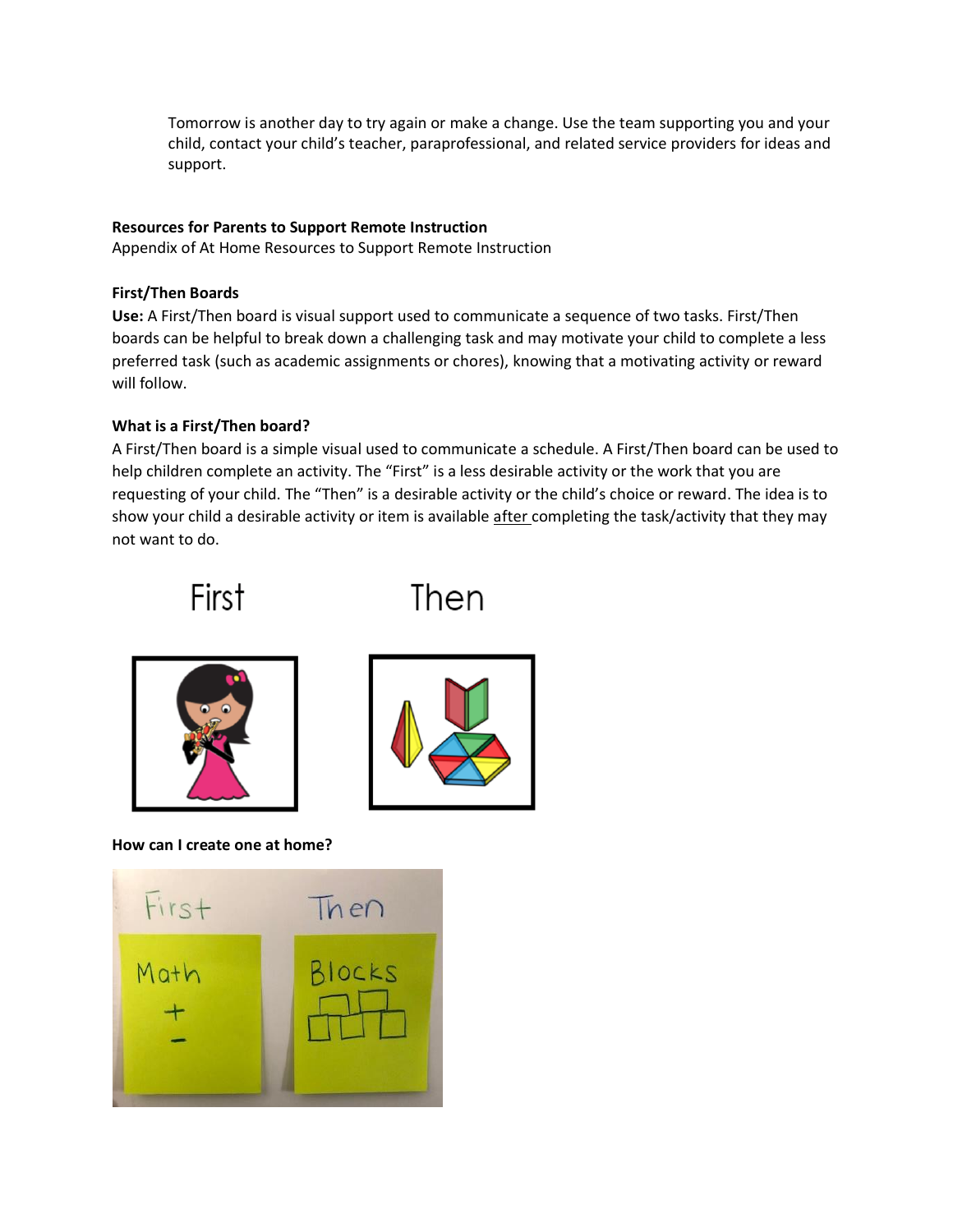A First/Then can be presented through words or pictures, on the I-pad, a dry erase board or even a piece of paper:



#### **How do I teach it?**

- Draw a picture and/or write a word that represents the "First" and "Then" activity. Place the board in front of your child and say "First \_\_\_\_\_\_, then \_\_\_\_\_\_\_\_". It may be helpful to point to the pictures/words as you are saying it.
- When the "First" task is complete, point back at the board and say "All done\_\_\_\_\_, now \_\_\_\_\_!" It may be helpful to say it with excitement- your child just completed a task! You can also symbolize the completion of the activity by turning the picture over, putting a check mark or crossing out the activity.

### **Some Helpful Tips:**

- It may be helpful to introduce the First/Then board for tasks that your child likes and can do successfully such as First : Eat lunch - Then: Play with blocks. This will help your child understand the concept of First-Then and the sequence of events.
- A First/Then board is best used proactively, in other words, introduce the board before presenting the less desirable task or activity. Symbolize the completion of the activity by turning the picture over, putting a check mark or crossing out the activity.
- If your child is having a difficult time following the schedule or is resistant to starting the activity, refer back to the board. Point to the board and say "First \_\_\_\_\_\_, Then\_\_\_\_\_\_". Use simple directives and focus your attention on the board (instead of their behavior).
- Remember to take a deep breath and take some time for yourself! This is tough time and you are doing the best that you can!

### **Visual Activity Schedule**

**Use:** A visual activity schedule is a graphic representation of a series of activities or events. Visual schedules can help build structure and routine, make transitions more predictable and may help to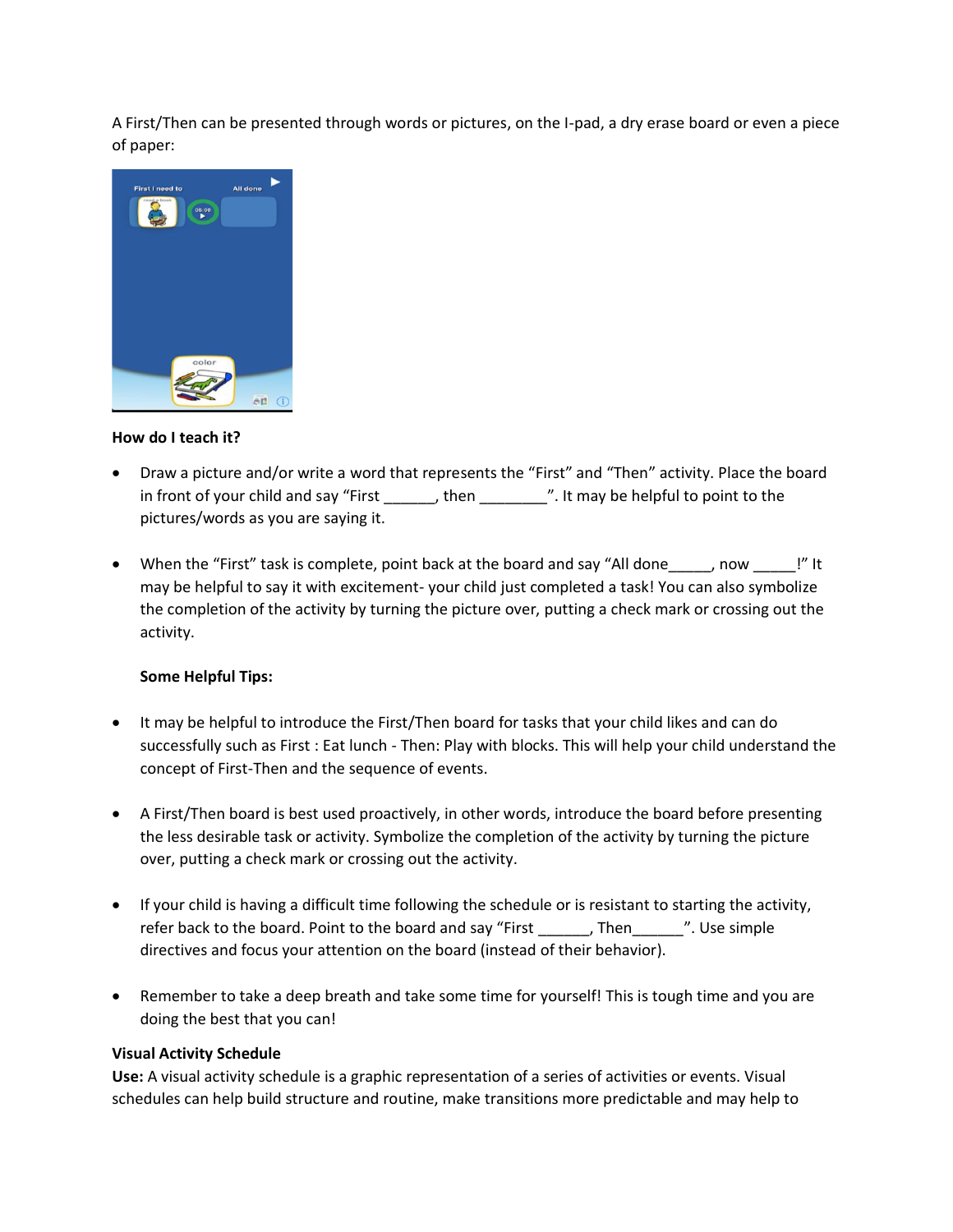increase independence.

### **What is a Visual Activity Schedule?**

A visual activity schedule is a series of pictures or drawings to sequence activities or events in a child's day. A visual activity schedule will help to create structure, ease the transition between activities and alleviate anxiety as your child will know what to anticipate next.









### **How can I create one at home?**

A visual activity schedule can be presented using an iPad or computer, dry erase board or pen and paper. After gathering materials, decide how to break down the activities and the manner in which you will symbolize each activity. For example, for early learners it may be best to use a photograph, illustration or real objects. For others, simple stick figures and line drawings would suffice.



### **How do I teach it?**

- When you want to teach or review the schedule you can say "Let's check our schedule. First we have Letting then Letting and finally and the point to each item as you say them aloud.
- For many children, it is helpful to include them in the creating of the schedule. Providing your child a choice of activities or the order of some activities will help to increase motivation and adherence to the schedule.
- It may be helpful to decide with your child the form in which you will indicate the completion of the activity. This can be done by placing a check mark next to the activity, crossing it off, or by turning the pictures over. As you complete the activities you can say "Great work Fig. 1.1. All done  $\frac{1}{2}$ , now it's time for \_\_\_\_\_\_\_."